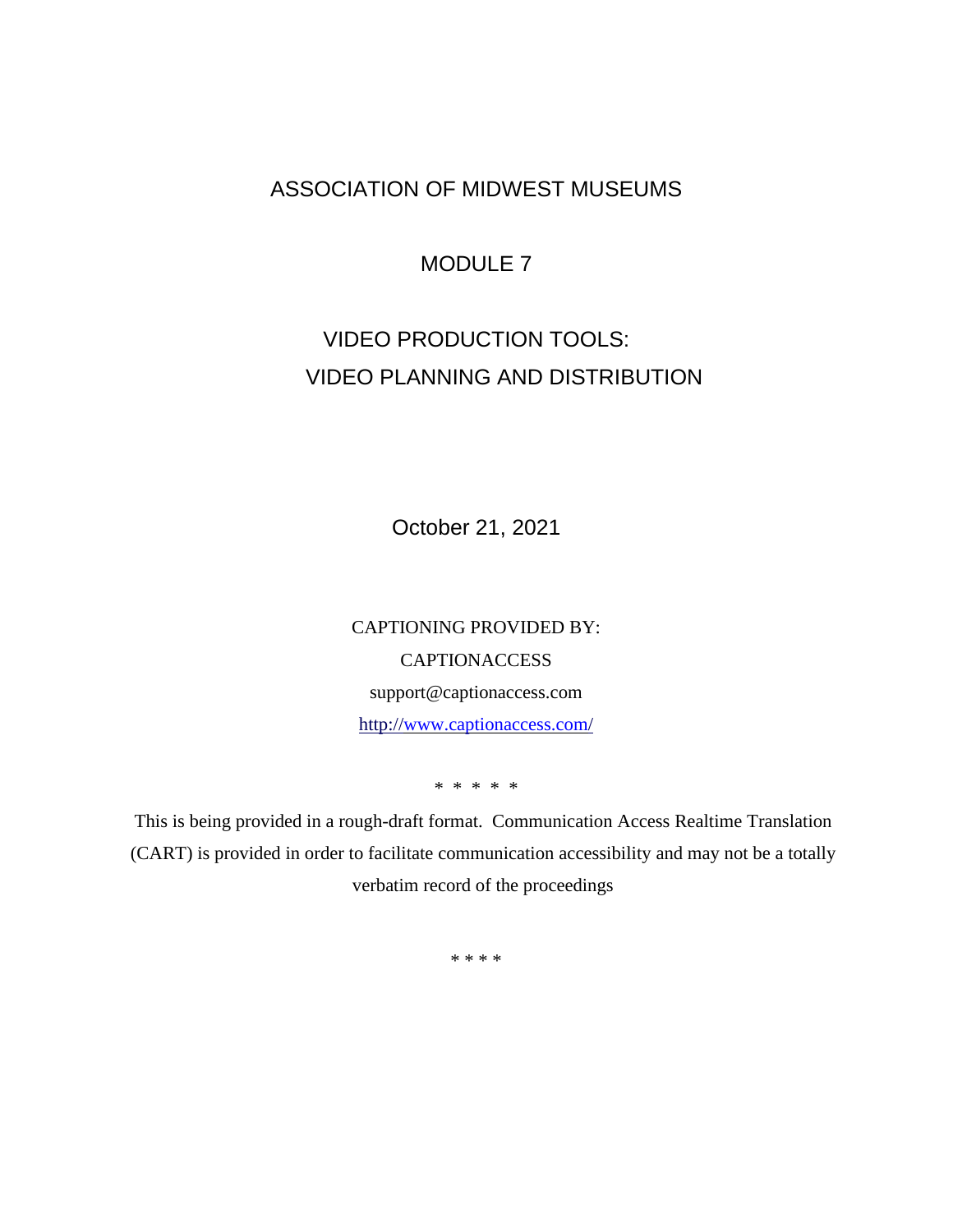Association of Midwest Museums Module 7 Video Production Tools: Video Planning and Distribution

Thursday, October 21, 2021

Captioning provided by CAPTION ACCESS, LLC [Support@captionaccess.com](mailto:Support@captionaccess.com) <http://www.captionaccess.com/>

>>ZINNIA: Good morning or good afternoon depending on where you are joining us from and a warm welcome to all. You've joined the second technical session for Module Seven: Video Planning and Distribution which will cover planning for video production including the use of production templates as well as the different platforms used to distribute videos. This is the seventh module of the Digital Empowerment Project, a nationwide initiative organized by the six US regional museum associations that is dedicated to providing free, self-paced training resources for small museums. This inaugural series of online trainings and resource toolkits focused on digital media and technology topics, is made possible by funding from the Institute of Museum and Library Services.

My name is Zinnia Willits and I'm the Executive Director of the Southeastern Museum Conference. My pronouns are she/her. I'm a light-skinned white female with shoulder length reddish-brown hair and wearing black rimmed glasses that are often referred to as cat-eye style and wearing a long-sleeved paisley patterned blouse and sitting in front of a backdrop of my home office which consists of a desk and a few computers behind me. As the host for today's session I would like to convey a few things to our attendees before we begin the program. First, in this era of virtual meetings when digital spaces may substitute our physical sense of place it's important to reflect on the land we each occupy and honor the Indigenous people who have called it home. Today I'm speaking to you from Charleston, South Carolina, the historical homelands of the Nachez-Kusso peoples. Wherever we are, let us acknowledge all Indigenous nations is living communities, their elders both past and presents as well as future generations. We the Digital Empowerment Project Team recognize that our organizations and those of our members are founded within a colonizing society that perpetuated the exclusions and erasure of many Native peoples throughout the United States and beyond. We ask you to reflect on the place where you reside and work and to respect the diversity of cultures and experiences that form the richness of our world and our profession.

Just a few housekeeping notes before we introduce today's presenter and get started. First, the best place to view the session in real time is on the Museum Learning Hub website under the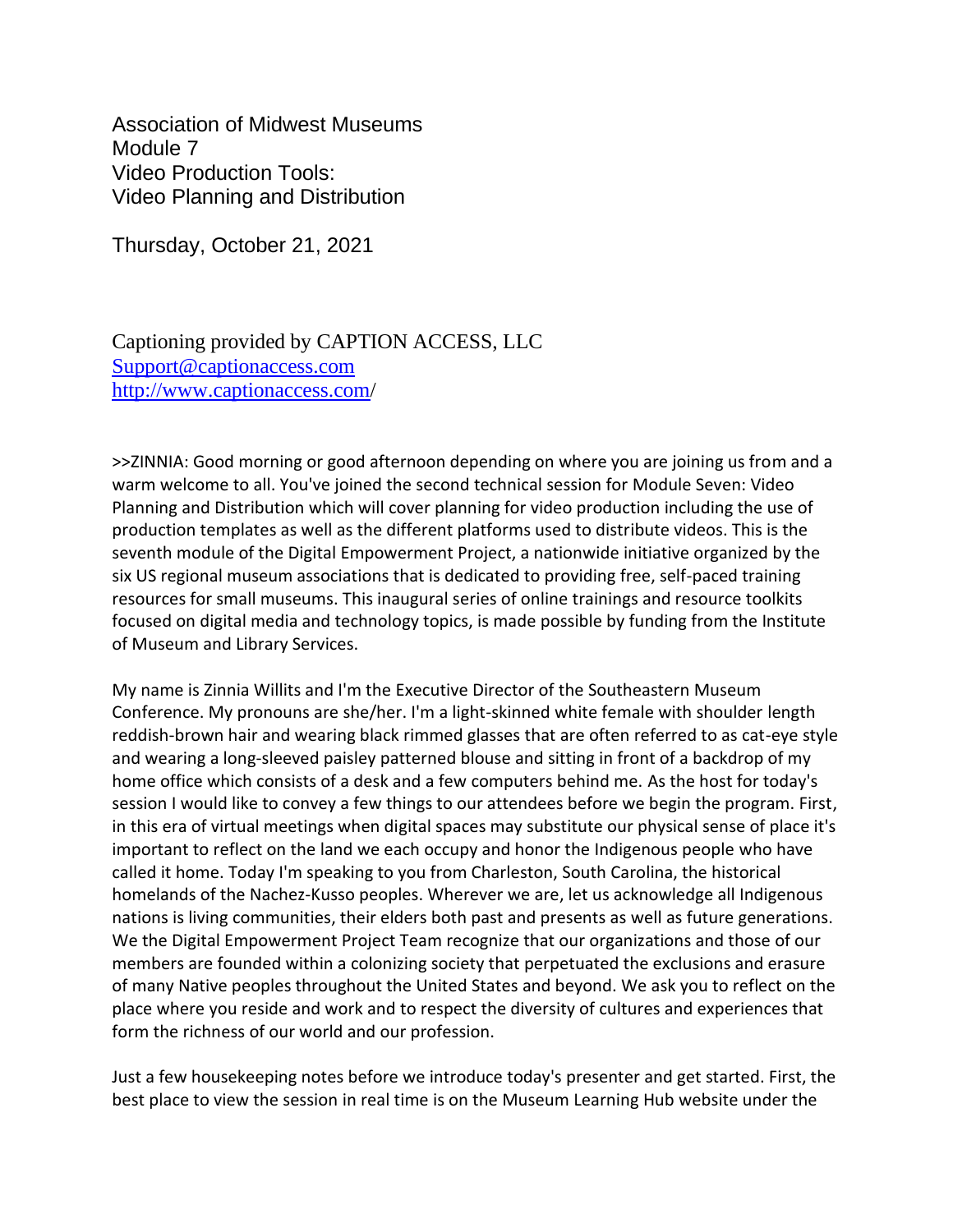Watch Live tab at Museum-hub.org. Here you'll be able to see all of the captioning, chat, and other questions. I would also like to acknowledge today's American Sign Language interpreter who will be on the left side of your screen and let you know that captioning for today's program will be embedded in a box just below the YouTube player on our website with controls to adjust your experience. Our captioner is running is right on time and is ready to go.

The best way to continuously refine our programs is to listen to our attendees. We ask that you share your candid feedback with us. Following today's program, you will be sent a link to a satisfaction survey. Sharing your experience through the survey will only take a few minutes and will greatly improve our work. We encourage you to pose questions to our presenter which will be addressed at the end of the program after the presentation. Please type your questions in the chat and a Digital Empowerment Team Member will be gathering them. We will address as many questions as time allows, however we may not be able to get to all of the questions and others may arise after reflecting on the program. For this reason, we have set up an online community forum for raising questions, posting answers and connecting with your fellow Museum practitioners on the Museum Learning Hub website which again is Museum-hub.org. If you are looking for help in between programs please visit this forum, create a login and post your questions. Members of the community or one of our Student Technology Fellows will get back to you. Finally, to stay connected with us and be aware of future programs please follow us on social media.

Now it is my pleasure to introduce today's presenter: Elena Valentine, the CEO and co-founder of Skill Scout in Chicago. Elena is a storyteller, researcher and teacher. Her essential intent is to be a win for others to become their highest and best selves by owning their stories through the medium of film. As the CEO and cofounder of Skill Scout, Elena supports how companies foster a storytelling culture in their organization by creating powerful films to engage candidates and employees alike. As the cofounder and Board President of media collective, she also works to uplift a hub of over 650 women of color filmmakers in the Chicago area. I've enjoyed getting to know Elena and I'm thankful for the time she is devoted to this session. I'm pleased to turn the floor over to Elena Valentine to begin our session.

>>ELENA VALENTINE: Hello hello everyone. Thank you so much I will wait for my presentation to show up here I believe but until then I am coming to you live from Chicago very proudly and with a lot of acknowledgment and gratitude to the ancestral lands here that are of the Ojibway, Odawa, and Pottawatomie nations.

#### And so, let's get started.

I don't know about you all but I recently as of last year came across cowboy Tim. Cowboy Tim Send the security guard that I assumed to be the world started to learn more about the national cowboy and Museum Heritage Museum. And among many other things that I came to learn about cowboy Tim and about the cowboy culture was everything from the Stetsons and True Grit to the other cool exhibitions that were happening around Dorothea Lange or even Woody but inevitably what was so fascinating about Tim Send at a time during the pandemic etc. was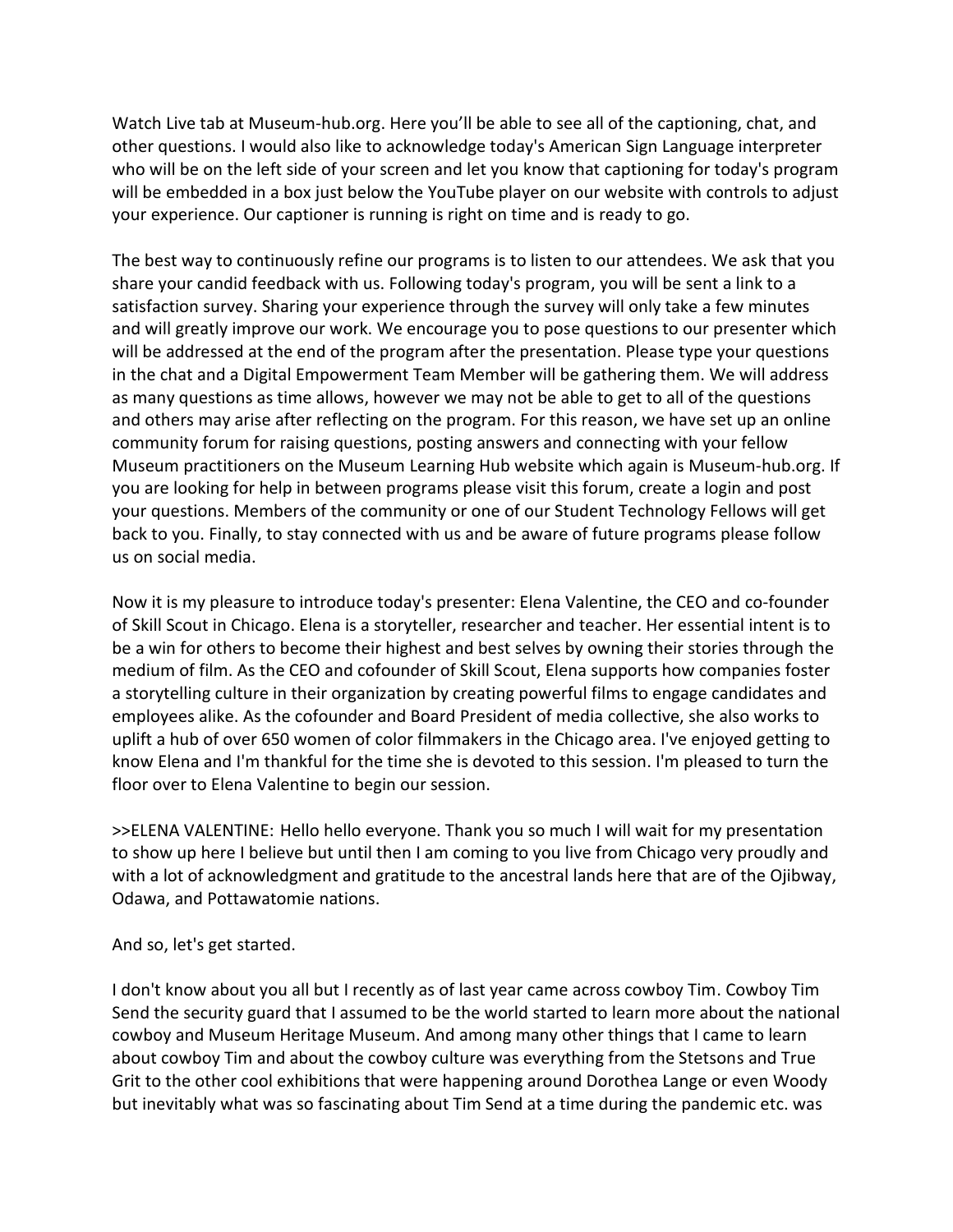just how amazing it was to really understand and see and feel the value of these small and regional museums across our nations, the incredible stories they could tell and quite frankly, Tim Send was both irreverent, he was funny. And even more so you could see both his passion around this and also just the stories the incredible stories that are coming from all of these.

The truth is you all committed your careers to preserving this history, to preserving these stories if it's from cowboys to Native Americans to everything else in between and inevitably it was really all about the feels. Got to understand the feeling and the pride and the learnings of the National Cowboy Museum through Tim and it didn't even take a ton of money. It was photos, it was very quick hit videos. But truly the power that we have in video is being able to connect in such a meaningful way across these digital spaces. That is what we are here to do today.

I'm probably an odd lady out of many leaders who have joined the series who work in museums. I do not. I am the proud servant leader of a production company called Skill Scout Films and our essential intent is we research, we film, we celebrate jobs, celebrate the work of the world of work through the power of film. We have worked with companies and organizations large and small in many different languages. Working even within the disability community, the blindness community with narrative audio to deafness community so really been able to see the wealth and inevitably what we learn regardless of large or small regards of the industries that every organization has really unique and powerful stories to tell and that video is a way by which they can do that.

Certainly, while you all are very much the experts of your spaces of the field by which you are all in, I come to you having been able to help companies large and small, help scale video across their organizations in a plethora of different ways. Certainly, fun fact, my first job I was a dancing and singing dinosaur at the age of 15 for the Field Museum. There is definitely that and even then, I knew the power of the stories that are in these buildings and even more so the challenge that we have now bringing those stories out to attract new audiences, new generations. The new generation of patrons to the Museum space.

And so, the things that I share today I welcome to crowd source this. I'm very much all about live chat engagement so if there are things you are already working on it comes to planning and distribution, I welcome that so we can all learn from each other.

A little bit about some of the framing that we are working on today particularly around planning and the distribution of film. My colleague and cofounder Abby likes to say that film day itself like the production day of filming which I know my colleague Luke in the previous series had gone through was around production day and she always loved to say film days like birthday party day, right? It's a really fun day and engaging day whether it might be working with some of your visitors or your staff, right? It really is a fun time. That all being said, without planning, that production day could also turn out to be a bit of a birthday party fail as well. And so, the more that we can do to think thoughtfully by preproduction it really is the heartbeat and the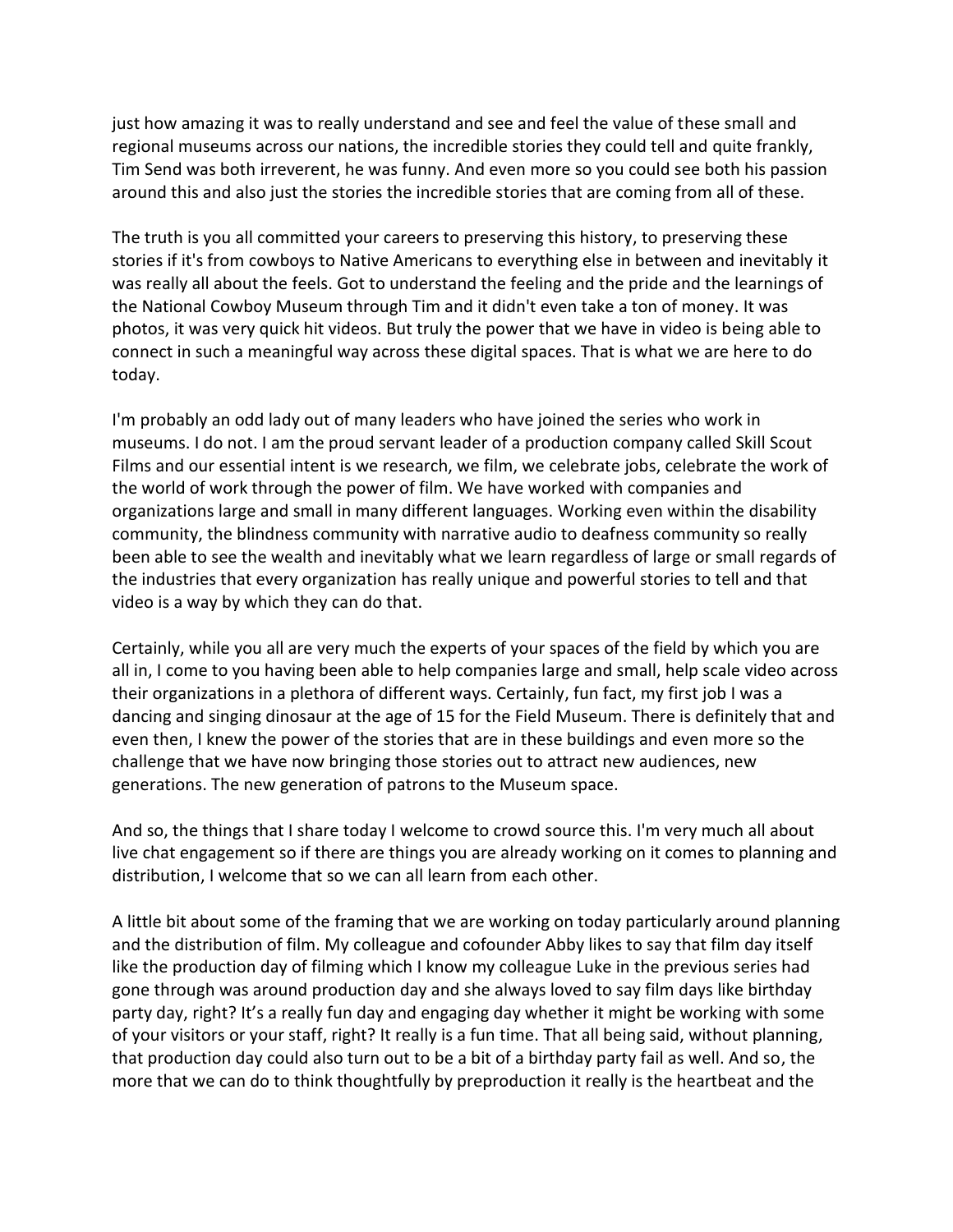base for how we have to think about how we are setting up the rest of our video project up for success.

That is in part half of the presentation that I will be going over: just some tips, tricks although very quickly around ways to at least think about planning, the mindsets, some approaches. And then also once we have these videos how can we get more eyeballs around it? How might we distribute this thoughtfully, do it in ways that might be low budget to no budget at all so I do have some perspective around this and certainly again because of timing some specific perspective particularly around the Gen Z generation.

A bit to think about because this is really important when we think about video, and I have the theme around birthday cakes. When we think about the layers of a typical video, mind you this does not have to be all the layers but the base might be the interview so who are the talking heads? What are we actually hearing? Then the music the music helps to set the pacing it helps to set the tone. Are you going for something little nostalgic, are we going for something a little snippy? And then the B-roll and then what is the visually rich way that we can bring to life what that speaker in Layer 1 might be saying and the truth is sometimes the standard layers may not even need Layer 1 maybe it's just music and B-roll which are some of the examples you saw in Luke's video examples in the last series but just this gives you a sense.

There's many different ways by which we can approach video and, in our case, and this is how I like to set up our mindset in conversation, there is the production light where we are using these very powerful phones in our pockets more affordable DIY ways and then there is fullscale production where you might be bringing a crew in to help support. Part of this is getting in the mindset of when might we use one over the other.

In this case, for our time together today let's think about this as Level 1-type production or Level 2 and I'm sure already hopefully you are all already thinking about this is where we might be a Level 2-bucket level once I welcome you to bring that experience and mindset into this. Given all the work that we have done there is a couple of fun considerations to think about when you might your planning phases why you might go to one or the other although I will say many organizations do both. I'm quite frankly sure you do as well.

A couple of reasons, the considerations when we think about Level 1 production, where we might be using a smart phone for example. Budget friendly? Maybe you are trying to tell more video stories were often you want to be able to update these videos, which is something that can happen more readily when you are using something like a smart phone for example. You can capture things that are a lot more in the moment and user generated. The reason why this might be at a disadvantage pending generally is a lot around your team capacity and capabilities because even with something like this this does take time. There is planning involved, certainly consistency. Especially if you might be working with a marketing department that has some pretty tried-and-true, hard restrictions around how your museum brand is to be shared externally. Certainly, we know that part of the big challenge here also surrounds editing. Now I know my colleague Luke, in the previous series talked about some free editing tools but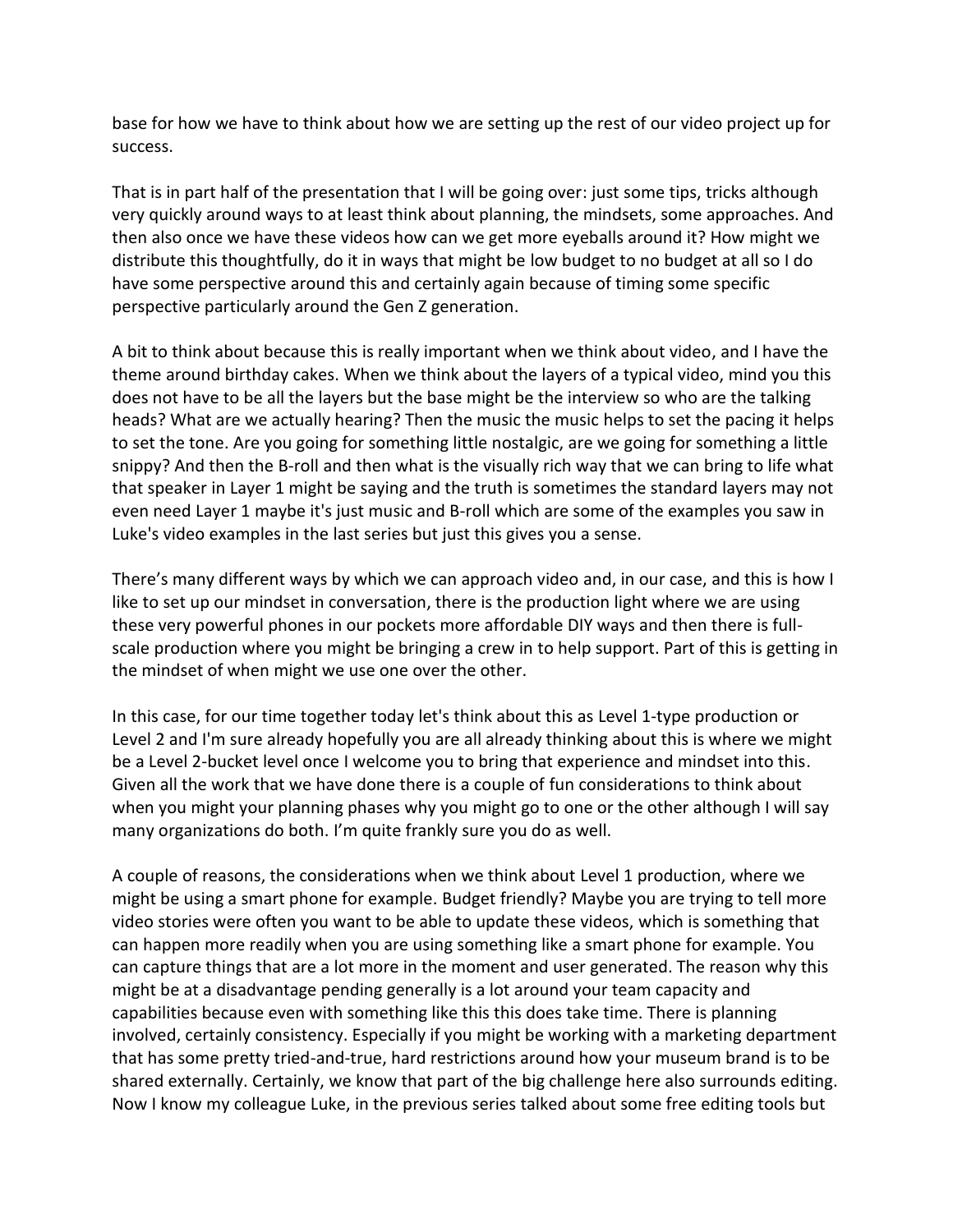let's be honest, editing is a pretty heads-down experience. It does take a lot of time especially if we are trying to interweave plenty of stories and thinking about that full layer cake and we know how challenging that can be again pending the capacity. And certainly, the time and the structure especially if telling this more often. A lot of challenges that we see in companies trying to take this up without support is a level of structure that they can have in terms of how they are able to scale this.

In terms of a Level 2 where maybe you might be bringing a crew in, a lot of the advantages certainly is time, maybe you have a fast timeline, you're trying to get something done. Being able to have that supports. A lot of the reasons why organizations might go for a full-scale video production has everything to do with shelf life or how mission-critical this might be to the organization. Things like foundational values for example. Where that story may not necessarily change over time typically is when you might go to a Level 2 to provide additional investment. And of course, you have the consistency because you have professionals who can ensure your marketing brand is taken care of.

But look, considerations, I'm sure you all know this. This is budget, and glossy especially sometimes on social media can be seen as inauthentic. We have a lot of folks especially the younger generation who see this more broad video maybe from a smart phone capture as being more trustworthy.

When we think about film project flow for example, we are going everything from the kickoff and discover to preproduction, production, postproduction and then share a.k.a. distribution. In our case for our time together we are specifically going to focus on kickoff and discover which I think inevitably is so crucial. We have to be inspired, we have to come in this understanding and knowing bit of what we want: what can the ideal vision be and then alright let's get to planning it. And then a bit around sharing and distribution.

The first thing is inevitably it's thinking about what is your audience actually wondering about? What are those FAQs? What are those questions you are constantly repeating yourself around? That is typically when folks ask us where should they start? It's often there--what are the questions you are repeating yourself on that even with a video could really support how your audience, your visitors, your patrons can really help to understand and engage with the Museum? There's all kinds of questions. Everything from what might a typical day be like for a staff member, upcoming exhibitions, top pieces in a collection.

For some of these key videos there is a call to action here. What are the benefits of potential members becoming even more involved? That's a lot of the questions we want to help answer for some of our audiences but this may be a way to kick off and think about again what might be some of the key topics we want to focus on first when it comes to video.

Let's say you don't know. I'm happy to share this with a few folks if you want to connect with me on LinkedIn. This is an exercise called Empathy Mapping and certainly as a design researcher, this is something that we do all of the time just to get our headspace around who is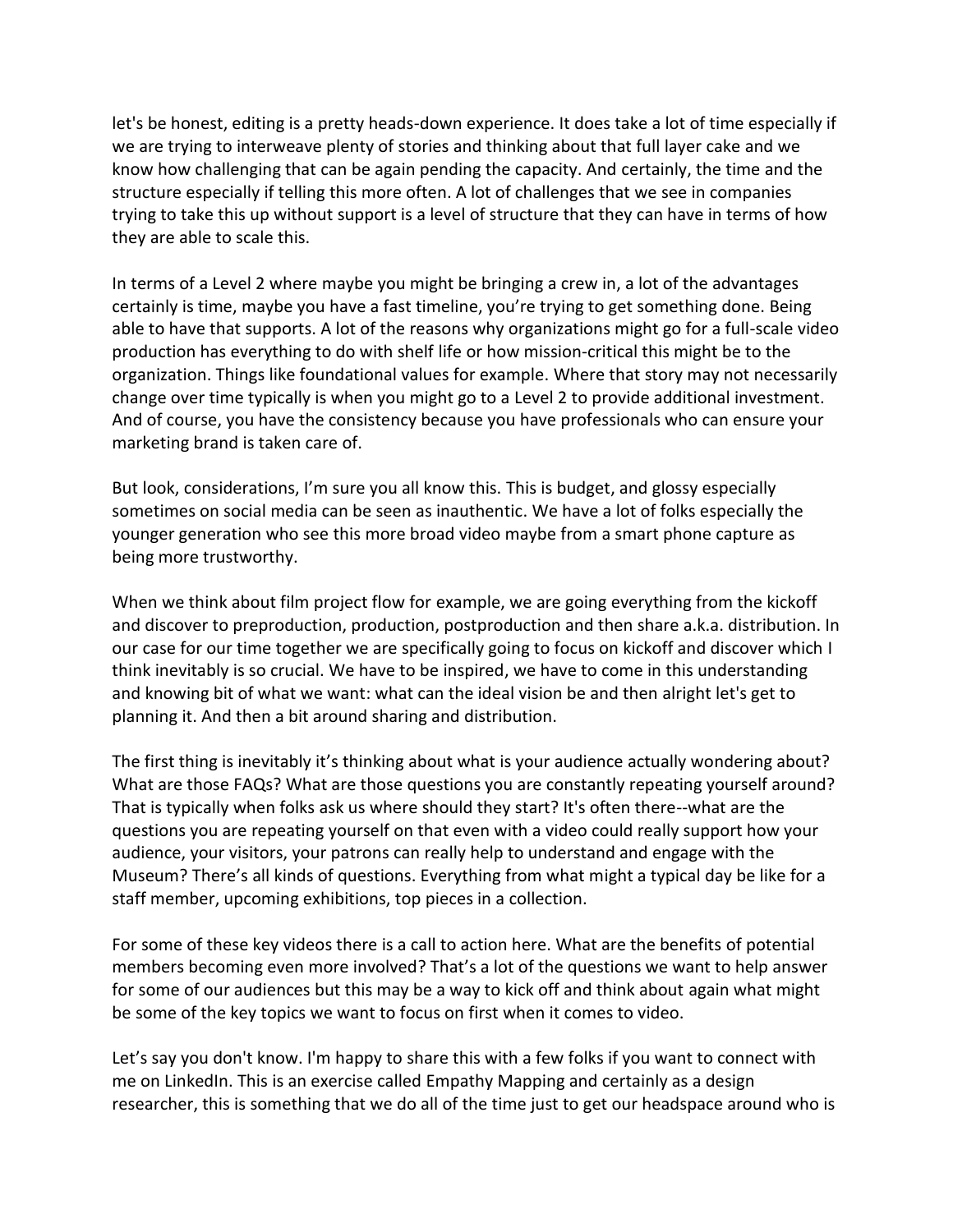that actual audience what are they thinking what are they feeling what did they do, what do they say. A lot of what you will find when doing this are: you will start to get to see and understand what might be some of those key topics we will want to get to, having that full graph of who the audience is.

The question we often get is well, and this is why I showed you some of the considerations around Level 1 or Level 2 video is: when do I choose? Certainly there are key questions around alright are there any critical compliance, legal issues that we might come across? Pending if you are going in and potentially on a busy day and you might be capturing visitors. I'm sure some of you already know what might be some of the legalities, media agreements etc. that we have to think about. But inevitably, when we think about a Level 1 or Level 2 video it's typically around what is the staff capacity at the time, the staff skill level and what is the budget? Despite inevitably me showing Level 1 or Level 2 we have many great videos that are being done on both sides. On the same topics. Even though I'm sharing some of this stuff, you might be capturing these videos in a different way maybe even in an affordable way than what I maybe sharing here and that's totally okay. This just gives you the full breadth. And a couple ways to think about this as we've worked with other organizations is I have a couple different 2-by-2 frameworks if you want you take your team through but one that we always typically see on that horizontal frame is this really absolutely top mission-critical to our organization? Or not critical? With budget or no budget.

Think about an annual fundraising campaign. Maybe there's a special guest that you've partnered with my very mission-critical and you might have some budget this is where you might want to invest in a Level 2 video versus maybe this is just some everyday happenings that might be something that you might want to put on as a Level 1. The other one certainly is this not only critical or not critical, how simple and how complex is this? There's a difference between a B-roll only, music video versus we are interviewing several key folks and we're on a really hard and fast timeline and we have to grab x-number type of footage, etc. Once again the complexity of all that. This is typically where organizations think about whether this is a Level 1 or Level 2 video.

Let's assume okay, we are thinking about how we build this plan. Part of it is thinking about the mindset which we've kind of gone over. The senses and the action. What do we mean by the mindset? For example, if visitors are that main audience as I mentioned before what questions are visitors asking the most? This is what I love that we don't think about enough which is why we can leverage video. What might surprise visitors or your audience overall? Be a positive or negative, that they should know about because the power of video that we have is that we can demystify some of this by being able to show and tell and get our audience to emotionally feel.

Now that we have selected this topic what are the top three things a visitor must see, hear and feel. This is really important as we're going to start to go into the plans. What did lead to see as and what is the shot list? What might we need to hear as aka what are the interviews what might they be speaking about? What do we want them to feel? Do we want them to feel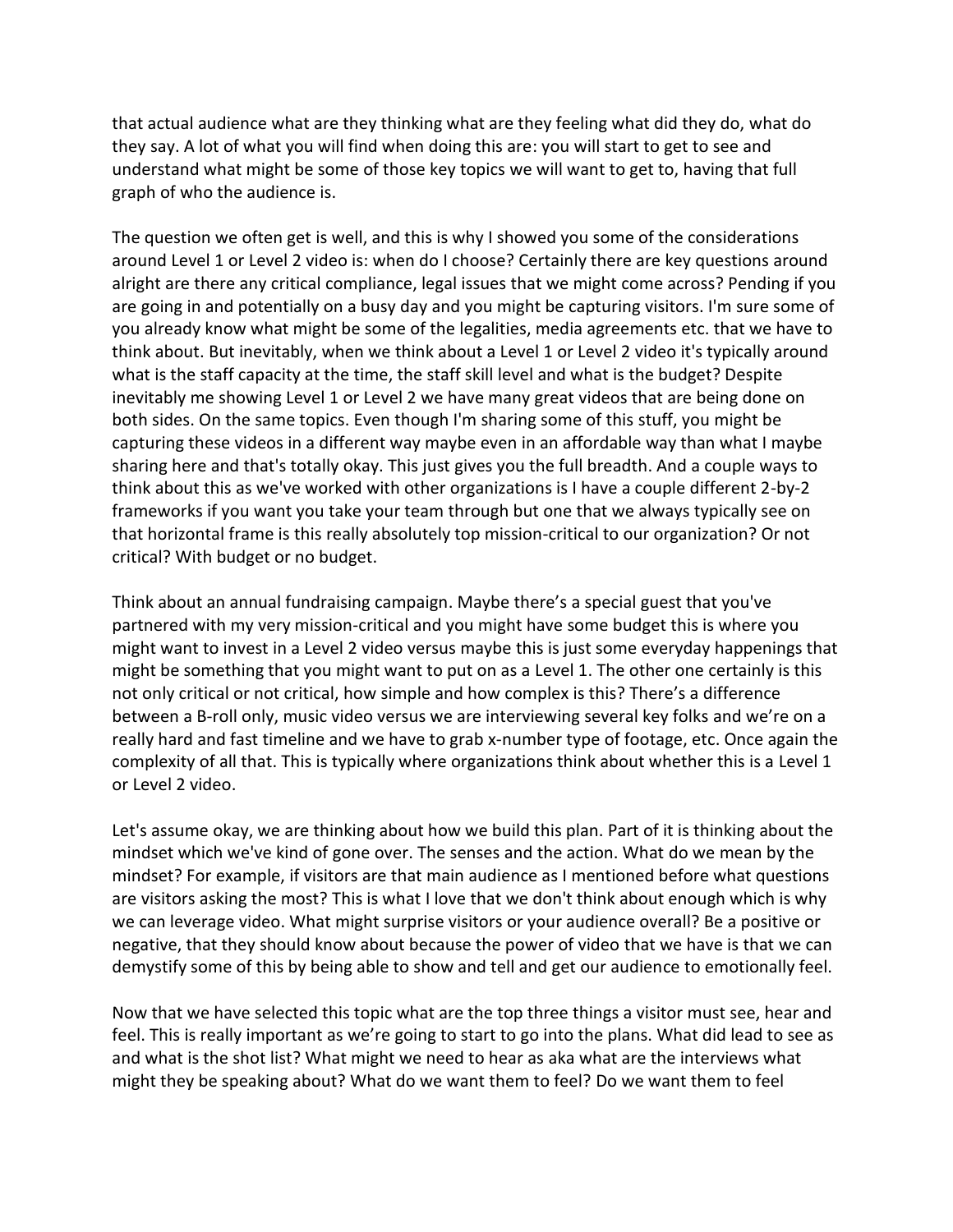excited? Do we want them to feel nostalgic? and for videos like this it is the action, what do we want our audience to do after seeing this video?

Here's what that could look like in practice especially if you're trying to engage several stakeholders. In our case we might be working with clients on a video job description, bringing a job to life. Ways that we can engage these initial stakeholders in this discovery and planning process to help us understand who might be featured in this video? What are some of the top specific tasks? What do we want this video to convey? This is just an example of a template form that we have created that really, number one allows for multiple stakeholders to be involved without wasting a lot of time so being a lot more efficient with that especially in the planning process. It allows you as a video holder, leader to rely on the plan and it really helps to ground preproduction planning meetings, quickly align on that plan. So when you are thinking about your videos, what does that look like for you?

The other thing I also want to share and mind you we do video at volume a lot so what we have done is create surveys that we can walk our clients through in this case this might be your colleagues, your employees, to help crowd source what might be some of these key themes. What might be some things we want to see and hear. This is all part of the discovery process that is going to help ground our plan. So a lot of what you are seeing is what are things we can share or not share. This is hugely important they you might want to share with folks that are knowing much more of the compliance and legalities around video. Areas that we can share, we can't share. This is also your stakeholders may be able to provide inspiration which I completely encourage. In terms of when we ground the planning process.

A bit of an example of how do we create these templates these forms the (28:16-28:19 there is a lag that I didn't catch) structures by which we can involve multiple stakeholders and do it in an efficient way that doesn't drive us nuts so that film day be like a birthday party day.

A lot of this stuff we do especially when working with clients around supporting their videos on smart phone is called a video recipe aka a plan. So inevitably this is almost the field guide if you will, of everything that I have generated about both the mindset to the questions to what we want to be able to see aka the B roll and this is typically what you may want to have in your plan especially if this is involving folks outside of yourself. If you need to communicate this. So what we have here is a very helpful template that both gets shared with folks that our clients might be interviewing but also is a very helpful guide even to the person that's running them. Bkey components are everything from why we are making this video, how to capture great footage. This is if we are expecting them to be filming as well, this is where we are trying to provide some of that consistency.

Some key tips around before you begin so one perfect example is even before you have to think about if I am crowdsourcing clips from multiple people, where will they be uploading? How do I make sure they are not experiencing any challenges around the upload process? The interview questions and the B-roll clip. So that is just one example, visual example for you to share. This is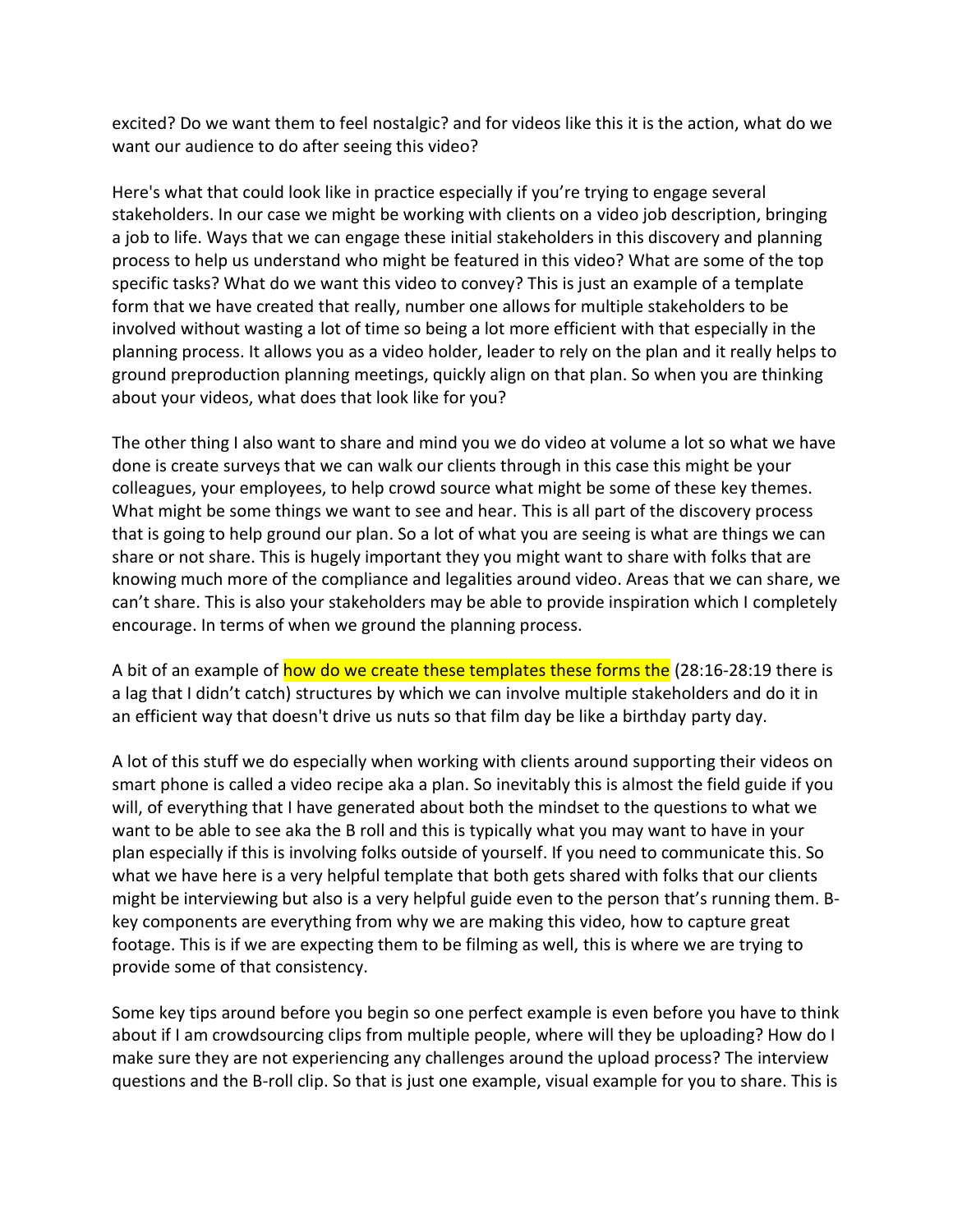something we just trained a team out in Connecticut and they have captured several of their colleagues with this and they will produce a video for.

On a more complex level when we think about that Level 2 video, maybe this is for a fundraising maybe this is outreaching for donors or special guests. On our side we do something called a two-column story outline. What do we want to hear? What do we want to see? What You will see here almost what we envision as a story flow. So what does it look like from beginning, middle, end. What are key themes we want to touch upon and then what are the things we might need to collect or capture so when we do create this field plan for this larger level two type video, again, we can make film day truly like a birthday party day and not a birthday party fail. This really helps to direct.

What I would do if you are thinking about this two column story outline, this makes it very easy for your stakeholders who may need to weigh in and approve, to weigh and approve that very quickly so that again we are minimizing any surprises that might come up on film day because what can happen is when this doesn't get communicated in this way and you capture all this great footage on film day and then you realize you were not compliant. Or you realize that you missed a whole theme. This really helps to align multiple stakeholders with without again having to have invested a whole bunch of time and money in this film day.

So what this might look like, if we look at the video recipe that may be for a more simple type video, this is a standard, what a field guide might look like which could include everything from background to location which could be your museum or community. Here is where, what are the questions that will get us to that story outline and then what is the schedule? When you are working and looking to interview several people across your organization, this is where having a field guide once again to align folks is helpful. You will also see what are the visual references so that be it for yourself or for your film team that may be of hired or not, this really helps to align everyone on what should this look like. What should this feel like?

And based on that two-story outline that I shared for one of our clients GET Cities, I will share a bit of this.

[VIDEO PLAYING]

### [MUSIC PLAYING

I was born and raised in Phoenix Arizona and I lived there for 22 years prior to relocating to Chicago and people always ask me why, why would you trade Arizona for Chicago whether when it's like my soul city like I love the energy and everything about it. My professional life prior to GET Cities was construction project management. I was showing up to the construction sites with little boots to the ground. It was not necessarily what I loved and I found myself more interested in tech related subjects. In GET Cities, in contrast to my experience in the construction world, the most obvious differences is the diversity of the people that I was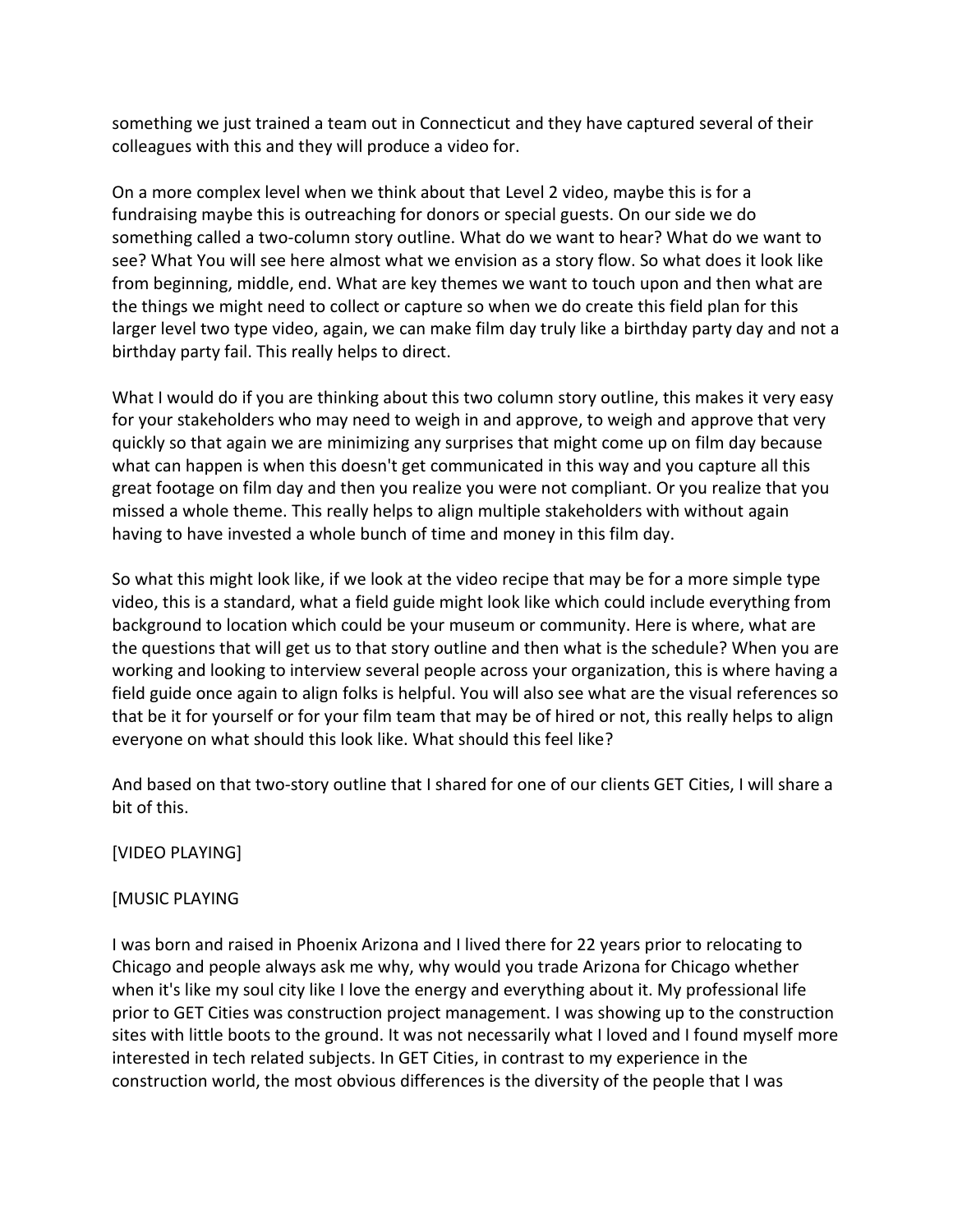surrounded by. And you don't even realize the psychological effects that being one of one have on you until you are no longer that person and you don't feel so isolated.

When reading the description about GET Cities it seemed like it was targeted sort of towards individuals that were already in the tech industry that I was still in construction at the time but I said what the heck this would be strategically and interest wise would be really good for me to be around people that are in that field. My team united over the understanding and the agreement to that there is a pipeline problem. There is an exposure problem. And a lot of women, marginalized genders have to work harder to get into the tech space. It's not an easy space to get into to begin with and then there are a lot of additional barriers that we have to face. Our project is geared towards trying to unclog the pipeline for a more diverse set of individuals.

My affiliation with GET has not only help me develop professionally, but educationally in terms of different scopes of inclusion. As part of this community, I'm sure they understand that I want to be an advocate for more people to try and get into this industry that look like me. And so people reach out and a lot people ask how did you do it? I don't even know. [LAUGHING]. I'm trying to articulate that and serve as a resource for people that are trying to do the same thing that I did.

>>ELENA VALENTINE: And so all considering, despite the moving parts, what made this production day like a birthday party day was the fact that we did align pretty heavily, very efficiently, with our partners on that two story column outline, that both allowed us to align on alright what is exactly the shot list and the questions that we will be asking Brianna in order for us to get to the flow that we have all confirmed. So that is what we were able to do when we know alright, we have confirmed and aligned on all the puzzle pieces. We are capturing for the puzzle and then it becomes a sweet deal for that editor whether they are in-house or not to be able to put that puzzle together based on what you all have envisioned. That's what that could look like. Production day can feel like flow if we put the proper planning and structures in place.

Moving ahead to the second piece to this presentation around distribution aka getting more eyeballs to this video. You have got this video you are proud of it, what do we do with it? And now mind you given our very limited time together I will specifically focus on Gen Z generation just putting a stake in the ground so we have some kind of focus and case study here. Here's a couple fun facts to throw out at you as we are thinking about how might we share this video because a lot of this does depend on generationally and where your audiences are hanging out online. What are the digital sandboxes they are playing in?

Some of this might seem obvious to you, I'm sure some of you have children that very much fit squarely into this. Certainly number one, 85% if not more of this generation is going online on social media to learn about new products and new services and offerings. We've all got short attention spans: this is not even on Gen Z. We have the attention span of goldfish, which means we have eight seconds to capture a candidate's attention online.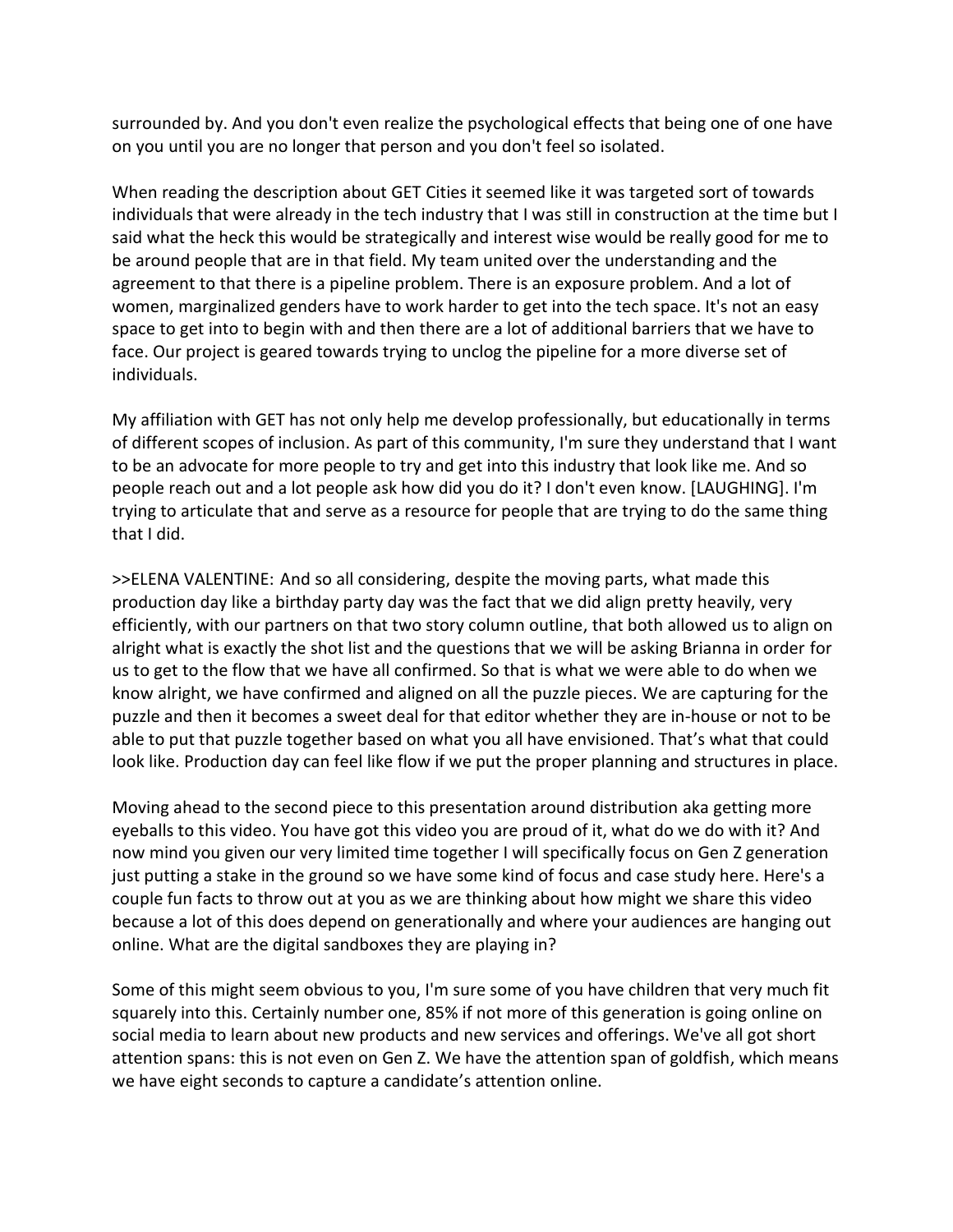This generation specifically they watch a ton of video--at least three hours per day of video and again this shouldn't surprise us that over half are part of a minority ethnicity so this is the framing by which we can in this point think about distribution.

Just sharing a couple platforms, the popular platforms here when it comes to Gen Z. YouTube is huge. YouTube is the second largest search engine and in fact, video is the largest driver of Internet traffic at this time so YouTube is huge here. And it's true what we saw, if you've got folks going to YouTube to learn how to braid their hair, get tours of the White House, they're going to YouTube to learn about everything else including you. Couple other big ones, Instagram, Snapchat, Tik Tok, all of you've heard about this. Interestingly enough too though. Text messages. And there are some apps by which pending the level of information you do have from your visitors and patrons etc., being able to share messages and things via text which is a preferred mode of communication.

So number one, when it comes to distribution. there is a lot of things that you can get. Mind you a little caveat here I'm not talking about paid ads. There is entire workshops and everything we can talk about when it comes to SEO: search engine optimization, etc. But some key tenets that I think could really move your video just a level up is just getting smarter on how you can make your video searchable online and easier for people to find and to view. Someone I would highly recommend in this space who is quite a teacher is Neil Patel I would encourage you to look him up. He has incredible things that might help to drive more traffic to your websites, but he has very helpful guides around how to use hashtags on video, YouTube SEO, quickest way to rank. So first of all, when you have this video number one you are uploading that to YouTube and you are ensuring that you are able to also put the right video description and the right hashtags again to make it much more searchable and fit within the algorithms of some of these places.

Another tool I would recommend we use this here for Skill Scout is Jarvis, go on it right now. It is an AI service that actually helps to write options for what YouTube descriptions might be even from blogs. So my friends over for example, the Jane Addams Hull House Museum here in Chicago I just happen to very quickly put a couple of things into the tool, an overview of our Museum, keyword Jane Addams, what's the tone of voice? Nostalgic. and I got several different options. Again, some of this could resonate some may not but we all love good templates we all love to be able to react to things as opposed to have to just come up with everything without so I would very much recommend Jarvis and thinking about what are we doing to ensure we are creating great descriptions to help people find your video online, get more eyeballs on your video. That's number one.

The second one and this is interesting, I love seeing this we've seen this a number of spaces is ways that you can collaborate with micro-influencers who have very, very engaged followers online. Micro-influencers are typically folks that have anywhere between 10,000 followers to 50 so it's not like they are like this Kim Kardashian level where each post she's make several million dollars online. There's a lot of really cool ways that folks can collaborate with micro-influencers where a lot of those interests and passions really intersect. You are a museum there is a ton of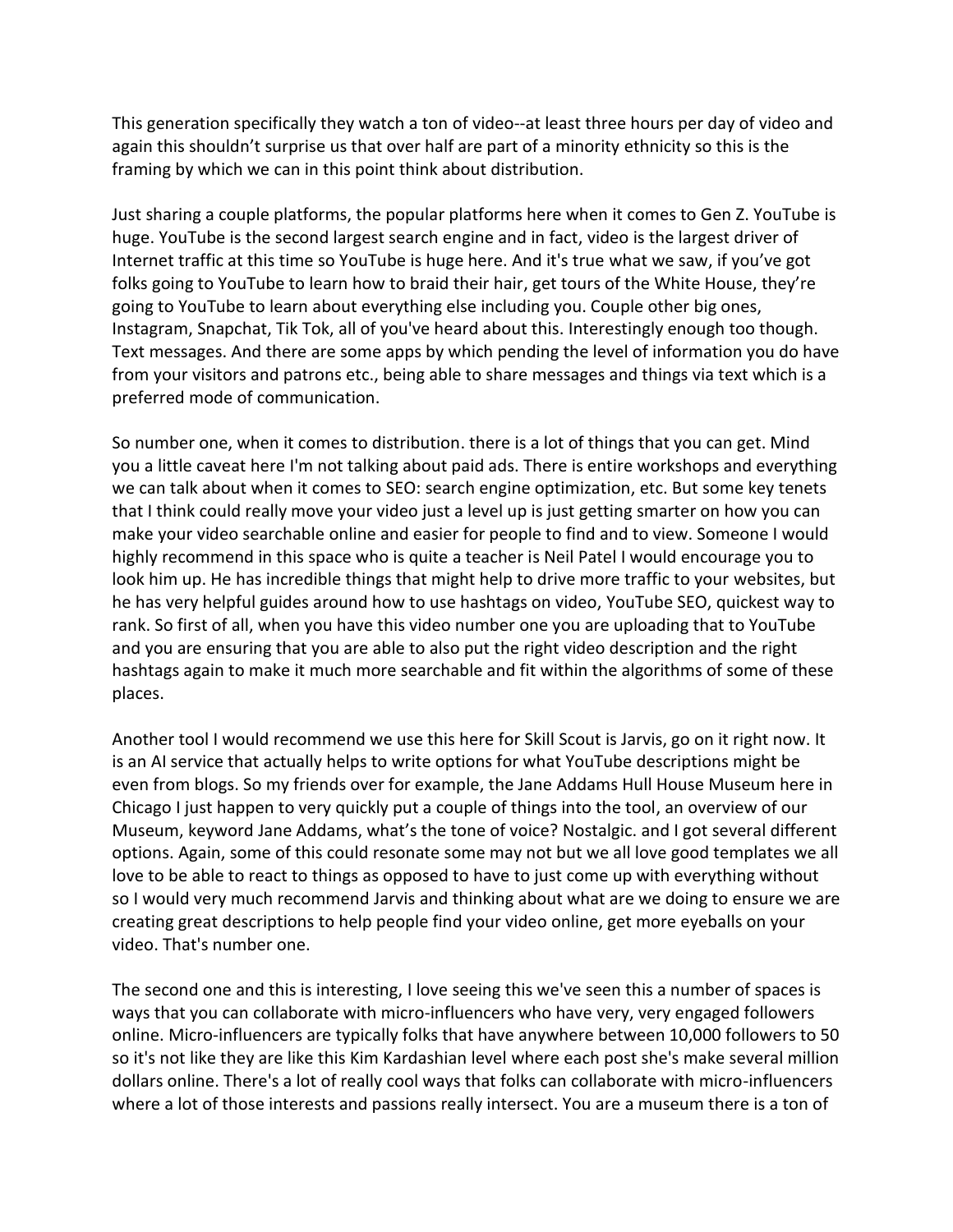reasons and benefits that they could have from aligning with you, and so sometimes there might be a financial exchange but sometimes not. Sometimes there could be a great barter. So a couple of examples where this could work. Thinking about my local museum the National Museum of Mexican Art: think about @lupita.reads, who is a micro-influencer all-around really sharing books particularly around Latino authors. Imagine ways that, well one, could they collaborate on content could Lupita be part of a video campaign but even more could Lupita be someone who could drive your content and support how your content gets shared to people who actually care about some of these topics at a very deep level?

There's a lot of applicability because we could think about Lupita connecting with the American Writers Museum. If we are thinking about Latino Heritage Month, what are ways we could align with these ambassadors who have very similar followings, similar passions. This is where you could even search these relevant hashtags that some of these micro-influencers may be using that you should be using. There is a lot of learning that we can have just engaging some of these folks who want to be engaged with you. There's a lot of reasons why being connected to a museum, being connected to the work that you do really benefits them and benefits their followers. And it could also be a very affordable way to be able to drive more eyeballs to your video and inevitably get more engagement for the museum.

Another one I'm huge on this: recycle and repurpose your video content. So what do I mean? You have spent a lot of time and effort creating this beautiful long version video and I making this up right now, a fundraising video that is three minutes long. Great. I'm always thinking about 3-5 so what is my long version but also what is my 60 second cut? What is my 30 second cut? How may I revise my social copy so I'm not just, I don't keep sharing out the same video and same messaging over and over again. There's a lot of cool ways even within our distribution and certainly pending platforms for this, where we want to keep content shorter or have a reframe in terms of the kind of story we are looking to tell from this particular video based on the platform that you are at. I would definitely say what comes to distribution you should always be thinking about videos in a series. Not one video but how can you squeeze and maximize the content you have with the hard work you've put in into creating this particular piece.

The other one is aligning your content calendar with holidays and relevant events when you know folks are paying attention be it to we just had Indigenous Peoples Day, Columbus Day and so certainly there's a lot of ways that you can ensure that your content might really hit and resonate based on particular holidays or particular month. This is just an example when we work with clients are typical sometimes working with them on an annual basis. As an example I'm sharing of a company who is in the health and wellness space where they're not only thinking about what are some of their hiring cycles so for you that might be around fundraising cycles or other things happening throughout the year that you know are just baseline milestone. But even thinking about some of their DEI be so Diversity, Equity, Inclusion, so Asian Heritage Month, etc. But also thinking some of the key holidays that are relevant to health and wellness so stress awareness month, breast cancer awareness, mental illness week, etc., sleep awareness week. You know what that would be for you based on some of those holidays and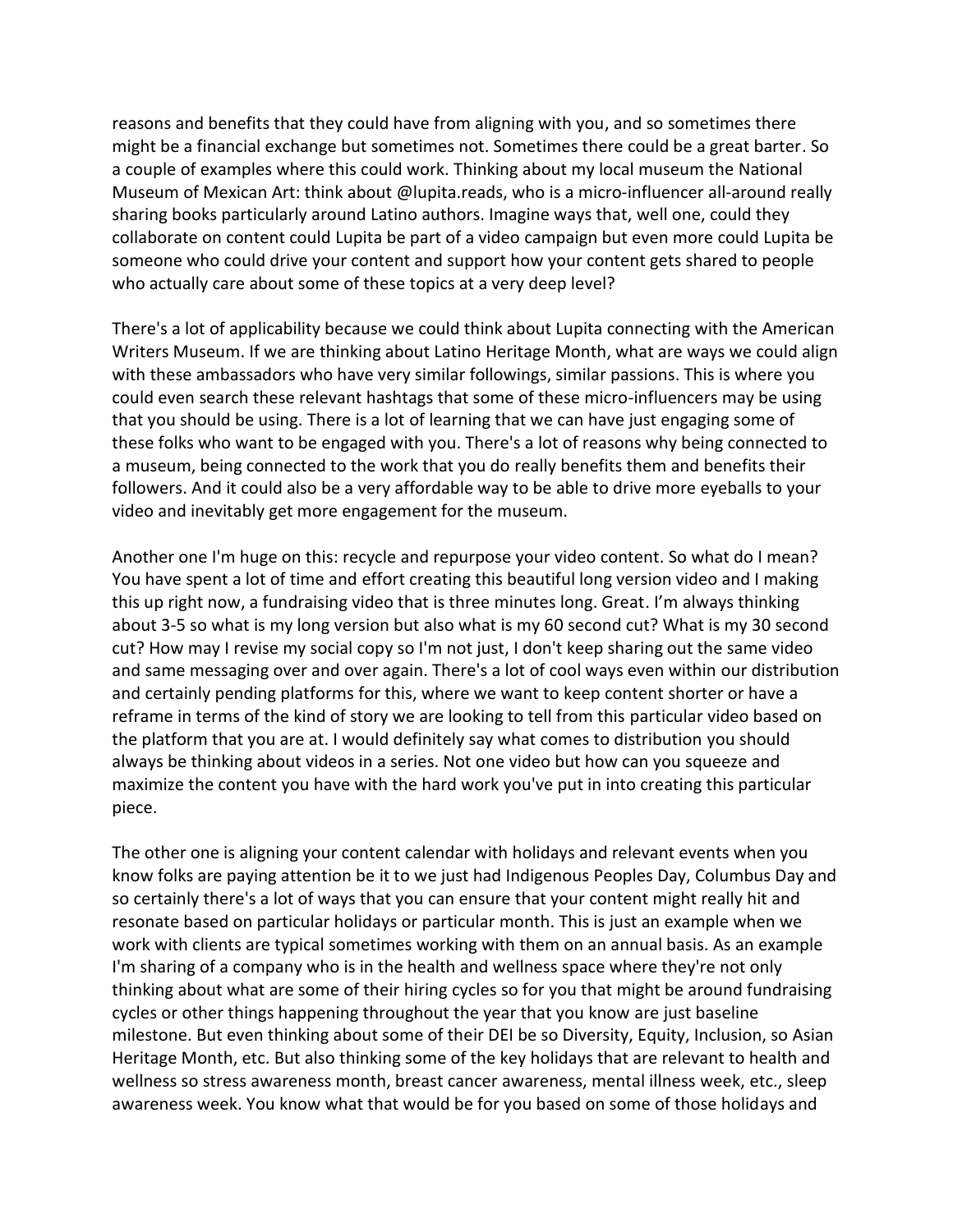let me tell you, there are a ton of both national celebrated holidays we all know there are state, citywide holidays and then there's just some general, I don't even know, a holiday like national mountain climbing day or national tell a joke day or bad poetry day or national potato day, even exist but these are fun things that folks are looking for, that folks are following and if you can align your content that is relevant to some of these holidays you also have more of that opportunity to be able to get more eyeballs on your content that is relevant to folks that are following that same thing and have similar interests.

Inevitably the truth is your secret weapon: it's your network and in some ways this feels so simple but you would be so surprised how many of us just don't follow through with it. How many of us have a video and we just send it off to our social media person and in our department without actually potentially composing an email providing some sample messaging where all of your network be it your colleagues and employees in the actual Museum to folks that you know really care about this that you are close to that can help you drive this forward.

We see this happen time and time again. This idea that if you can upload this you can get that organic traffic you can build that initial momentum just by activating your network and you do that one by not just sharing the video but by providing social messaging copy for easy sharing. So anytime we share a video about when working with clients, we say here is the video, develop 2-3 social messaging copies that if you're sharing this makes it really easy for folks to help share for you. Invite as many colleagues to participate but here's what's really cool especially if you are looking to engage some of your colleagues in the actual video making process or being a video star which I would very much recommend. Now I know there are some that might be afraid to be on film but there are some who they are just hams and they love to share themselves. And so when you can do that they would be excited to share this with the rest of their networks you should encourage that and make it easy for them to do. And even then this is something that you missed time and time again is asking them who do you follow for professional inspiration or inspiration generally because once again they could either be a connection to a potential other micro- influencer with their own network who could again really help to drive eyeballs to this video.

That is all I've got for our presentation portion. I welcome to take your questions but even before I do thank you. Thank you for committing your careers and your lives to preserving our history, to preserving these stories so that generations from now we know where we come from because as Jose, as the great Filipino revolutionary says he or she who does not know where they come from does not know where they are going. You all very much hold the memories for many of these important communities so thank you that I very much welcome your questions.

>>ZINNIA: Awesome. Thank you so much Elena, that was great. I love listening to these sessions. I always say I'm the target audience for all of these technology trainings as somebody who runs a professional organization with a small staff so I've learned so much from all of your expertise. We do have a bunch of questions that have come in for you after your presentation. So I'm going to start with this first one, in your experience working with museums and other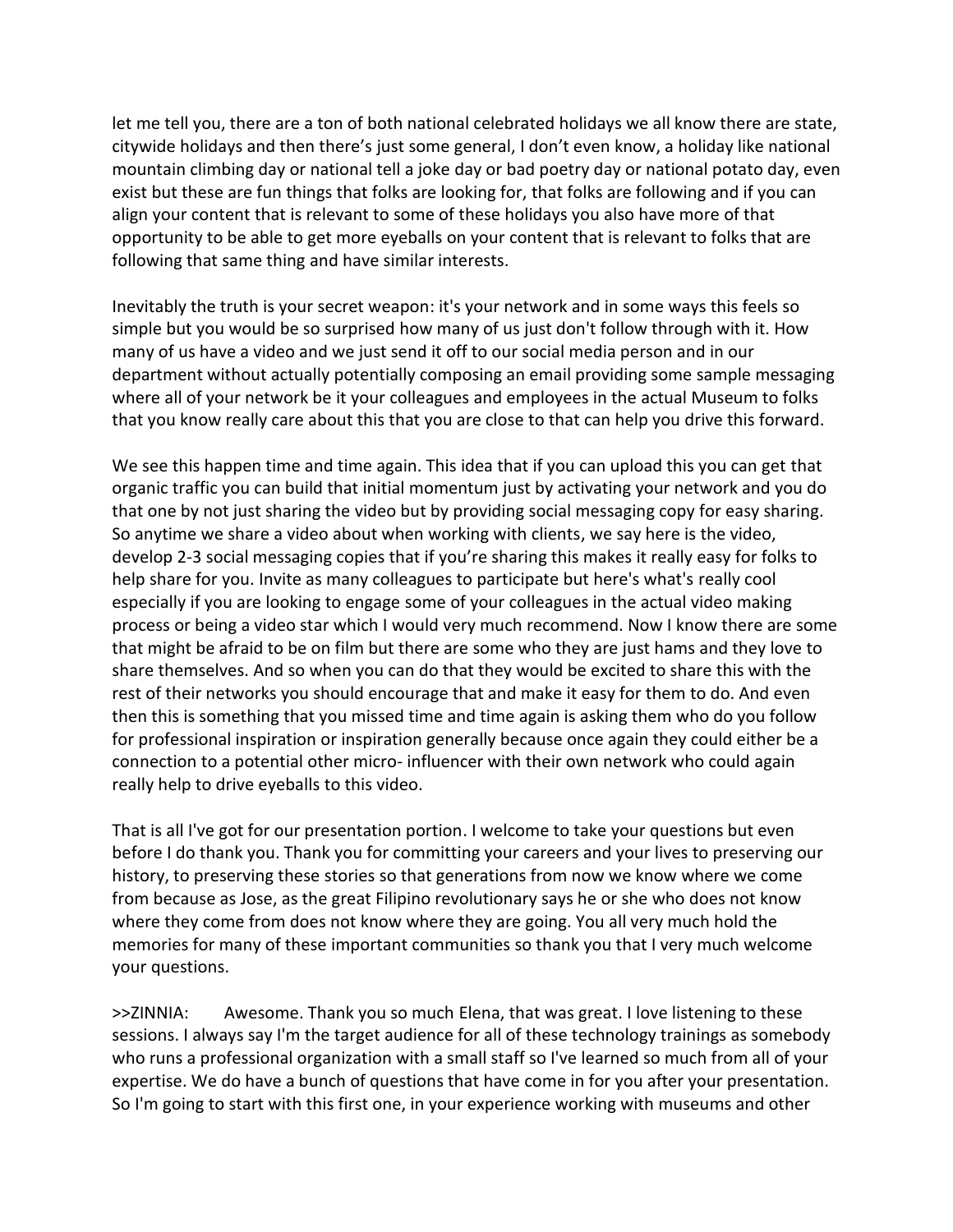arts organizations, what is often the biggest roadblock to getting started with video and how have they overcome it?

>>ELENA VALENTINE: This is a very hilarious question and something I even was surprised about when I do kind of a pulse check of the biggest fears around video. Over 65% have told me it's getting their colleagues to participate. People are camera shy. And so a lot of it has been around how are we encouraging folks around us to participate. A lot of it has to do with the framing of how we tell them why we're doing video, why we want to them to participate. If folks potentially have that particular concern or challenge as well, I do have a couple of email templates by all means you can connect with me online through LinkedIn if that is something that particularly resonates with you. But a lot of it comes in the way that you someone who was leading video ensures you are holding space for that video star to feel comfortable. And if this is something that resonates I don't want to take up too much time here but I have an entire talk track by which I set up an interview to ensure that that person in a matter of less than five minutes because often times, if I'm coming to a filmic situation I don't even know that person which means that my challenge is in five minutes or less I have to get them comfortable, smiling and laughing at me and ready to open up. So if this does resonate and we have more time and happy to share that talk track. If not, by all means please connect with me and I can share some resources.

>>ZINNIA: Great insight, seeing yourself and hearing yourself on camera and wondering what that's going to look like. I definitely see that would be a roadblock so further discussion of that in our forums would be really interesting. This next question says I feel like a lot of us do the research on how to improve our videos, about how to improve the reach of our videos after we've already made it. Should we be doing some of this research earlier in our process?

>>ELENA VALENTINE: Yes and whoever asked that question, I welcome some additional context as well because typically the reason why that becomes an issue is because we are not necessarily getting as clear and specific on our actual audience for this. And I know what happens as someone who tries to navigate multiple stakeholders like you are, you have one person saying no it should be for educators and another person saying no it should be for youth and another saying no it should be for our professional peers. What happens is you end up getting this video that is the entire kitchen sink like my mom always said if you try to catch two rabbits you never catch one. So a lot of this is around getting very, very clear around that audience is because of you can get very clear that my audience young people between the ages of 16-24 who are regionally that are here, then we know exactly okay based on data these are my social platforms where they hang out. These are the digital sandboxes so that already were planning for this video with this intent in mind knowing, well then okay, we need to create a less than 60 second version because we know we are putting on Instagram or this needs to be basically a 30 second because we're putting it on Tik Tok that's where we can start, that's where becomes kind of iffy for folks, when instead of trying to get people to be specific we allow our funnel to get like this and this is where we often have to backtrack.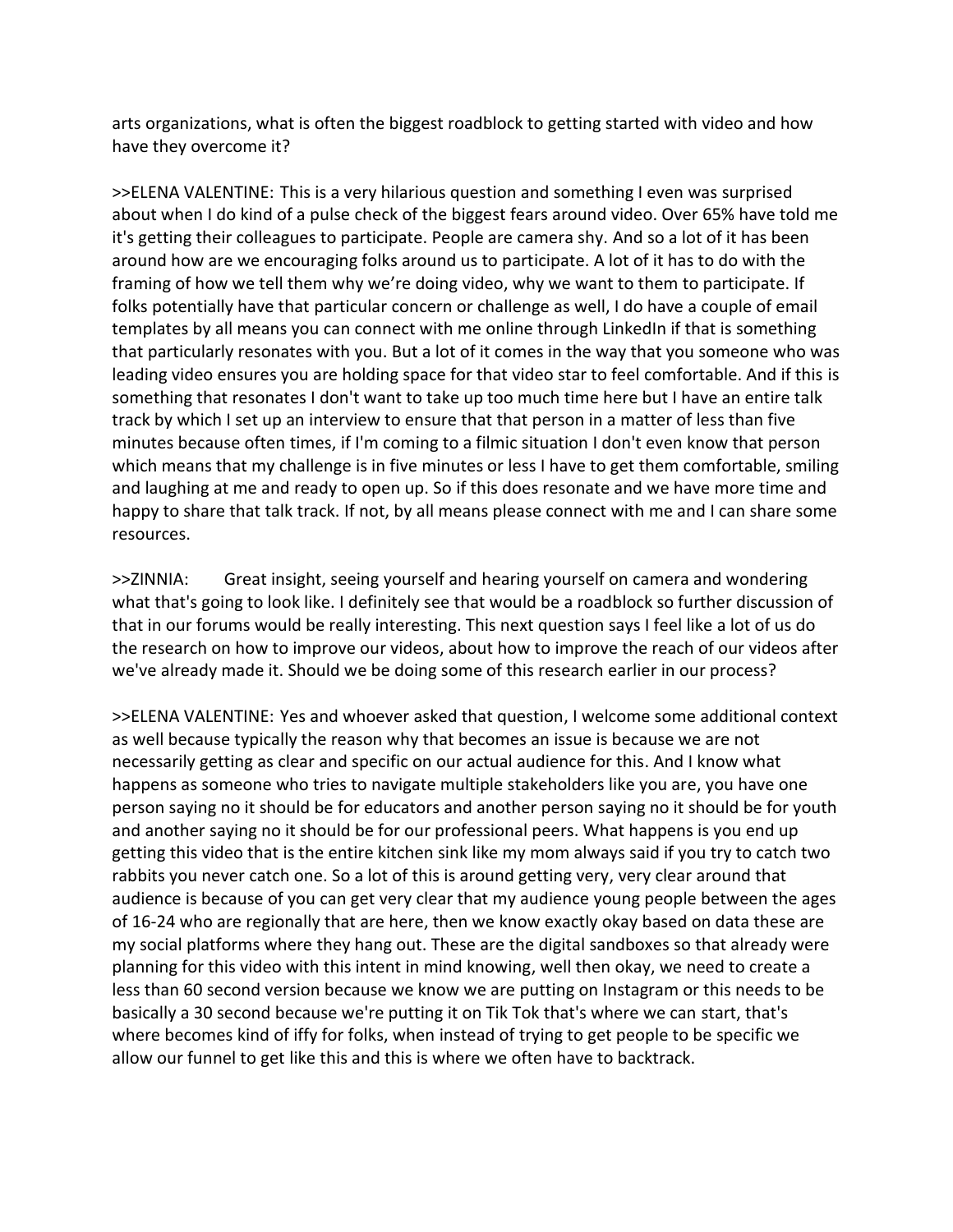>>ZINNIA: As a follow-up to that question should people be thinking about what's popular and already being start being searched beforehand?

>>ELENA VALENTINE: Sometimes yes, sometimes no but what is behind that question? Maybe there is a quick example that you have that I could at least sink my teeth into that because it's depending on the situation.

>>ZINNIA: I don't know, I think we might have to see if further coming from that particular questioner. It's interesting how this is all happening in real time, I always say I can't walk and chew gum some trying to read while they are typing. I want to move on and circle back to that one. What are some tools and practices we need to know about, to make it easier to keep track of our videos and other content in order to reuse it in the future?

>>ELENA VALENTINE: Great question. A lot of this depends on what systems you already have access to. For example some organizations where you might be putting everything up on a SharePoint, for some it might be a Google Drive subscription. For some it might be a DropBox. For some it might be for vimeo.com for some it might even be YouTube just you know what your playlist is. We also have not just on keeping track of videos because that could be as easy as putting it in a Google Excel spreadsheet with the link with some relevant tags that you can look up and filter. So that could be one way but a lot it's not just the videos as it is we are getting all the story ideas were dry put this? There something called a Story Bank. I do have a template for one that we have created for our clients and for those of you interested in that resource feel free to reach out to me and I would be happy to share that with you as well.

>>ZINNIA: That sounds like a great resource for the toolkit for this module as well. This is one that came in before the session, what are the key differences in video production and distribution between social media platforms and websites?

>>ELENA VALENTINE: At this point, pending your audience, not much. I mean we have got a lot of point a lot of folks at this point were saying move over website, we are going straight to Tik Tok. We're going straight to YouTube in fact we are embedding our YouTube link into the website itself. However if I were to make some guesses and assumptions here I would say if we were to say and remember that point I made about recycling repurpose content: long and short versions etc., typically on a website should be okay putting that longer version. Maybe this is a welcome to our Museum two-three minute video. Great, that's fine put that on your website because these folks are going to be engaged or want to understand that general overview. They will be captivated to sit and watch. But you may be promoting something that is on Instagram that is 30 seconds. But that might lead them back to the website. Normally that's what you're trying to do. All of this social media stuff are glimpses, little crumbs to actually get the whole cupcake, to get a piece of cake. You have crumb cake and then the birthday cake on the website. That's how we should think about this.

>>ZINNIA: Food analogies are always useful.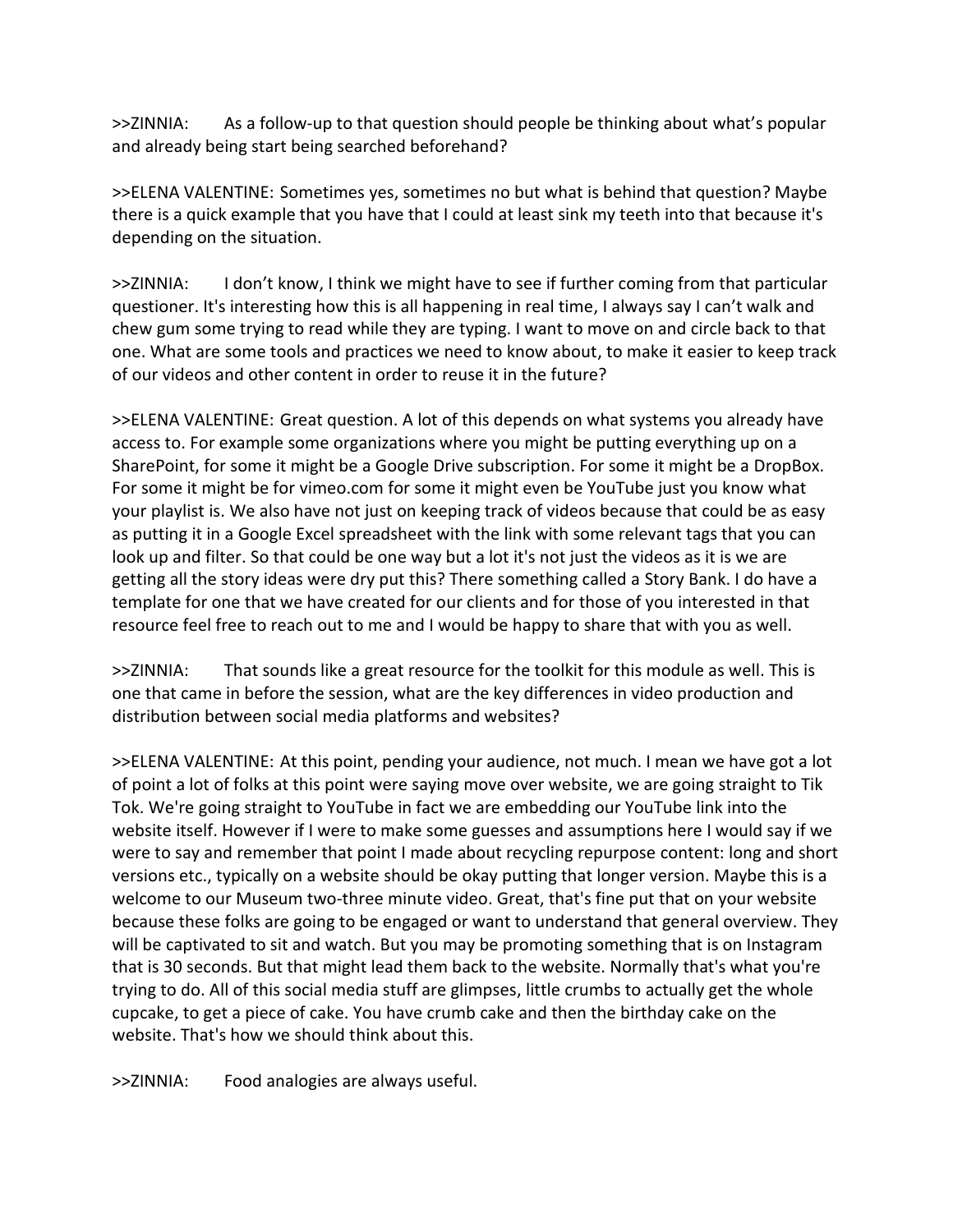>>ELENA VALENTINE: And that makes me hungry for a piece of chocolate cake now.

>>ZINNIA: This will probably be our last question because we are running into time here but what do you think about the idea of using AI to write for your organization?

>>ELENA VALENTINE: It's a mixed bag and she always be a balance should not just relying it. Potentially based on time and if you could use support I would use it as a foundation for then an actual human who truly has the full knowledge and understanding and the verbiage to go at it and make the necessary revisions that you need. I also was someone who was at first hesitant around something like a Jarvis AI. I never use it just to use it. I'm using it as a jump off point some ideas are being thrown on the wall like spaghetti and then I'm saying I will take that piece of spaghetti and that piece of spaghetti and make something with it. So if anything I would use AI as just fodder as inspiration as creative crowdsourcing if that is not something you have access to from all your colleagues to do. I would not reline it to officially move forward as your end-all be-all for messaging. These are only bits of inspiration to help you get going.

>>ZINNIA: That is a great definitive answer and sometimes that is what people are looking for me to say exactly what you did instead of being well the me know maybe this or that. All of these suggestions that you provided and the energy that you bring to this topic is really inspirational and I know there is many out there were watching today who are like I'm ready to do it I've got the tools and again sometimes it takes listening to an expert who is really passionate about this topic to be all right, we are on we are going to do it so thank you so much.

>>ELENA VALENTINE: Anyone who's watching live really, I am so thankful and grateful for what you all do. And so for those of you who connect with me on LinkedIn by all means it could use a brainstorm, can use a brainstorm friend. I am a nerd for the kind of stories that you tell and for the stories I know that are part of your collections part of your essence for this museum so take me up on it because I will bet that probably only two of you do and that's okay. I will chat with two of you.

>>ZINNIA: Thank you Elena it's really a terrific presentation and I'm going to go ahead and wrap this up now for the day and thank all of you for attending today's session on video planning and distribution and a big thanks again to you, Elena, for working with us and talking us all through it.

A few final reminders as we close out here. If you enjoyed this program please do us a favor and share with your networks. We really appreciate participation and hope to see all in the chat in future programs. After each module all four of the videos will be available in our website as well as a complete toolkit of resources provided by our presenters. So you'll be able to access many of the resources talked about today and stay tuned to the Museum-hub.org for more information on our upcoming events. Please remember to visit the form on the website and ask those questions, follow our social media and if you can complete that post-event satisfaction survey, we would really appreciate it. And finally, I want to remind everybody to join us next